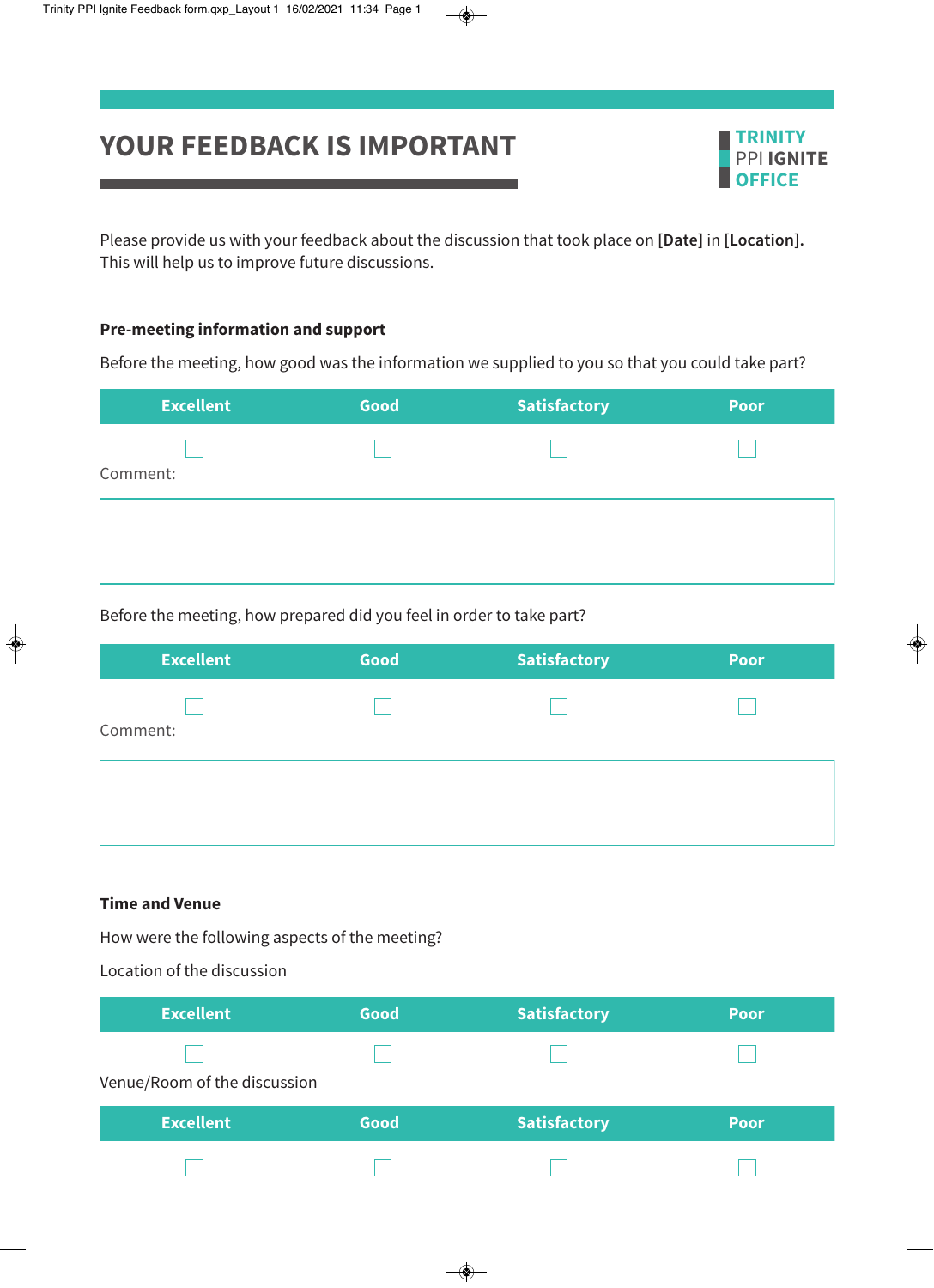

## Duration of the discussion

and the state of the state of the

| <b>Excellent</b>                    | Good | <b>Satisfactory</b> | <b>Poor</b> |
|-------------------------------------|------|---------------------|-------------|
|                                     |      |                     |             |
| Time of the discussion              |      |                     |             |
| <b>Excellent</b>                    | Good | <b>Satisfactory</b> | <b>Poor</b> |
|                                     |      |                     |             |
| Refreshments                        |      |                     |             |
| <b>Excellent</b>                    | Good | <b>Satisfactory</b> | <b>Poor</b> |
|                                     |      |                     |             |
| Please Comment on any of the Above: |      |                     |             |
|                                     |      |                     |             |
|                                     |      |                     |             |

<u> Tanzania (h. 1888).</u>

## **The Nature of the Discussion**

| <b>Excellent</b>                                                   | Good | <b>Satisfactory</b> | <b>Poor</b> |
|--------------------------------------------------------------------|------|---------------------|-------------|
|                                                                    |      |                     |             |
| Comment:                                                           |      |                     |             |
|                                                                    |      |                     |             |
|                                                                    |      |                     |             |
| Do you feel that you had the chance to fully express your opinion? |      | Yes                 | No          |
| Comment:                                                           |      |                     |             |
|                                                                    |      |                     |             |
|                                                                    |      |                     |             |
|                                                                    |      |                     |             |